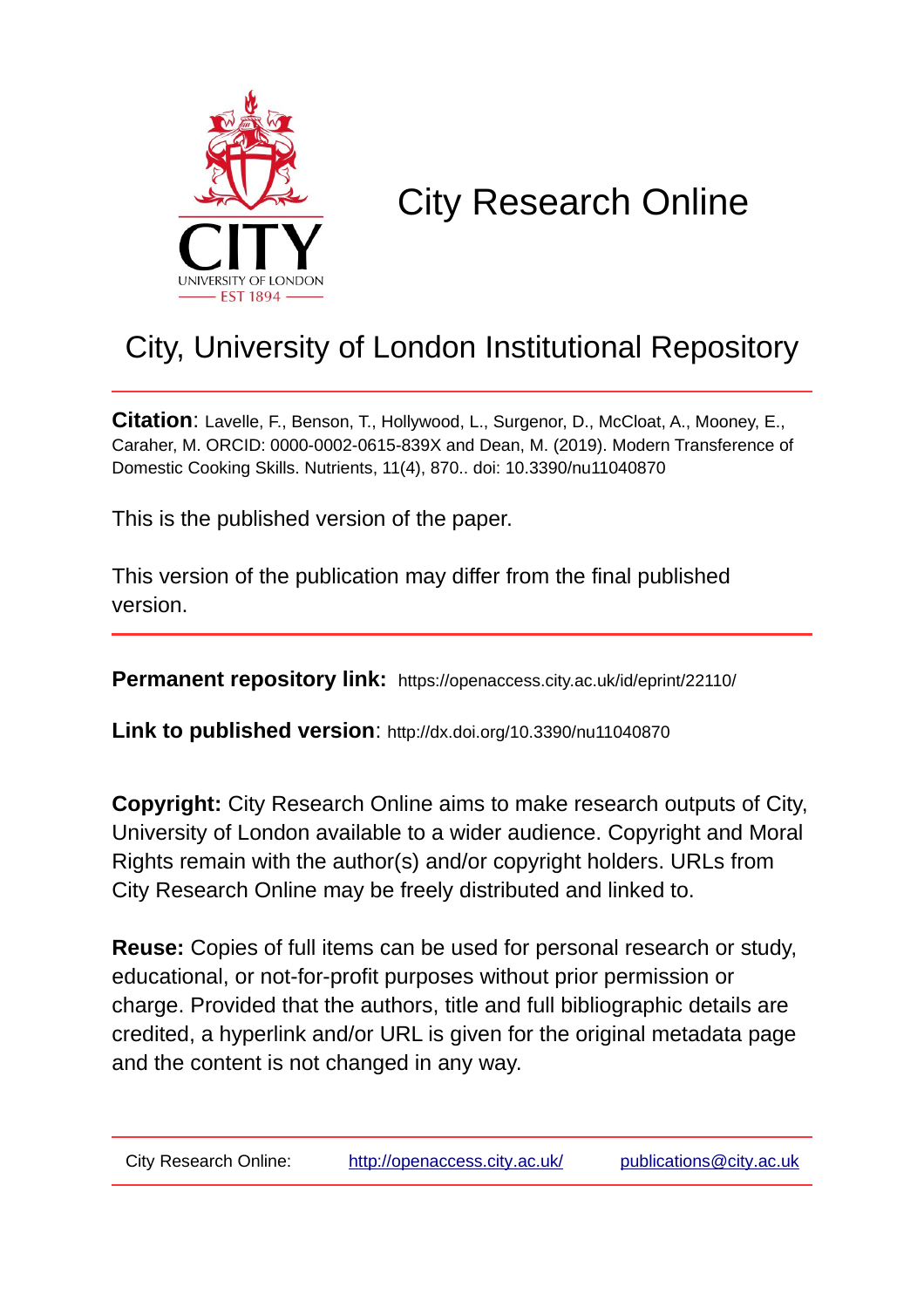



### *Article* **Modern Transference of Domestic Cooking Skills**

#### **Fiona Lavelle <sup>1</sup> , Tony Benson <sup>1</sup> , Lynsey Hollywood <sup>2</sup> [,](https://orcid.org/0000-0003-3918-6255) Dawn Surgenor <sup>2</sup> , Amanda McCloat <sup>3</sup> , Elaine Mooney <sup>3</sup> , Martin Caraher [4](https://orcid.org/0000-0002-0615-839X) and Moira Dean 1,\***

- 1 Institute for Global Food Security, School of Biological Sciences, Queen's University Belfast, Belfast BT9 5DL, UK; flavelle01@qub.ac.uk (F.L.); t.benson@qub.ac.uk (T.B.)
- <sup>2</sup> Department of Hospitality and Tourism Management, Ulster Business School, Ulster University, Ulster BT52 1SA, UK; l.hollywood@ulster.ac.uk (L.H.); d.surgenor@ulster.ac.uk (D.S.)
- <sup>3</sup> Department of Home Economics, St. Angela's College, F91 C634 Sligo, Ireland; amccloat@stangelas.nuigalway.ie (A.M.); emooney@stangelas.nuigalway.ie (E.M.)
- <sup>4</sup> Centre for Food Policy, Department of Sociology, School of Arts and Social Sciences, City University London, London EC1R 0JD, UK; M.caraher@city.ac.uk
- **\*** Correspondence: moira.dean@qub.ac.uk; Tel.: +44-(0)28-9097-6561

Received: 13 March 2019; Accepted: 15 April 2019; Published: 18 April 2019



**Abstract:** As the primary source of learning cooking skills; it is vital to understand what mothers think about the transference of cooking skills to their children. The current analysis aimed to highlight mothers' perceptions of children's involvement and cooking practices within the home setting. Sixteen focus group discussions were conducted on the island of Ireland (Republic of Ireland and Northern Ireland [UK]) with 141 mothers aged 20–39 years old. All focus groups were transcribed verbatim and an inductive thematic analysis using NVivo software was undertaken. Seven themes emerged from the dataset; (1) "How we learned to cook"; (2) "Who's the boss"; (3) "Children in the way"; (4) "Keep kids out"; (5) "Involvement means eating"; (6) "Intentions versus reality"; and (7) "Kids' 'interest' in cooking". These themes illustrate a lack of cooking skill transference in relation to everyday meal preparation in modern times. The culture of children in the kitchen has vastly changed; and opportunities for children to learn basic skills are currently limited. Further research is required to confirm the findings that emerged from this analysis.

**Keywords:** cooking; learning; mothers; children; adolescents; obesity; qualitative; environmentalinfluences

#### **1. Introduction**

The possession and application of cooking skills can have numerous health benefits including a greater diet quality, weight control, and even longevity of life [\[1](#page-11-0)[–4\]](#page-11-1). In light of this, there has been a resurgence in cooking skills education and a push for the re-skilling of the general population to reinvigorate meal preparation in the home environment [\[5–](#page-11-2)[7\]](#page-12-0). Cooking skills interventions are also being increasingly implemented as childhood obesity prevention strategies or as essential components in multidisciplinary prevention approaches [\[8](#page-12-1)[–10\]](#page-12-2) as recommended by the World Health Organization [\[11\]](#page-12-3). These interventions are utilized as a means of enabling children and adolescents to prepare healthy meals as alternatives to the use of ready meals and the consumption of food outside the home  $[2,4,11,12]$  $[2,4,11,12]$  $[2,4,11,12]$  $[2,4,11,12]$ . The need for children and adolescents to learn these cooking skills has been highlighted as an important life skill [\[11\]](#page-12-3). Research suggests that adolescents who are involved in home meal preparation present with a higher diet quality than their non-food preparing counterparts [\[13\]](#page-12-5). In addition, learning cooking skills at younger ages has also been linked to skill maintenance through to adulthood, cooking confidence and a better diet quality [\[14\]](#page-12-6).

Despite understanding the importance of cooking skills development at a young age, the optimal source for learning these skills has been debated. While a substantial emphasis has been placed on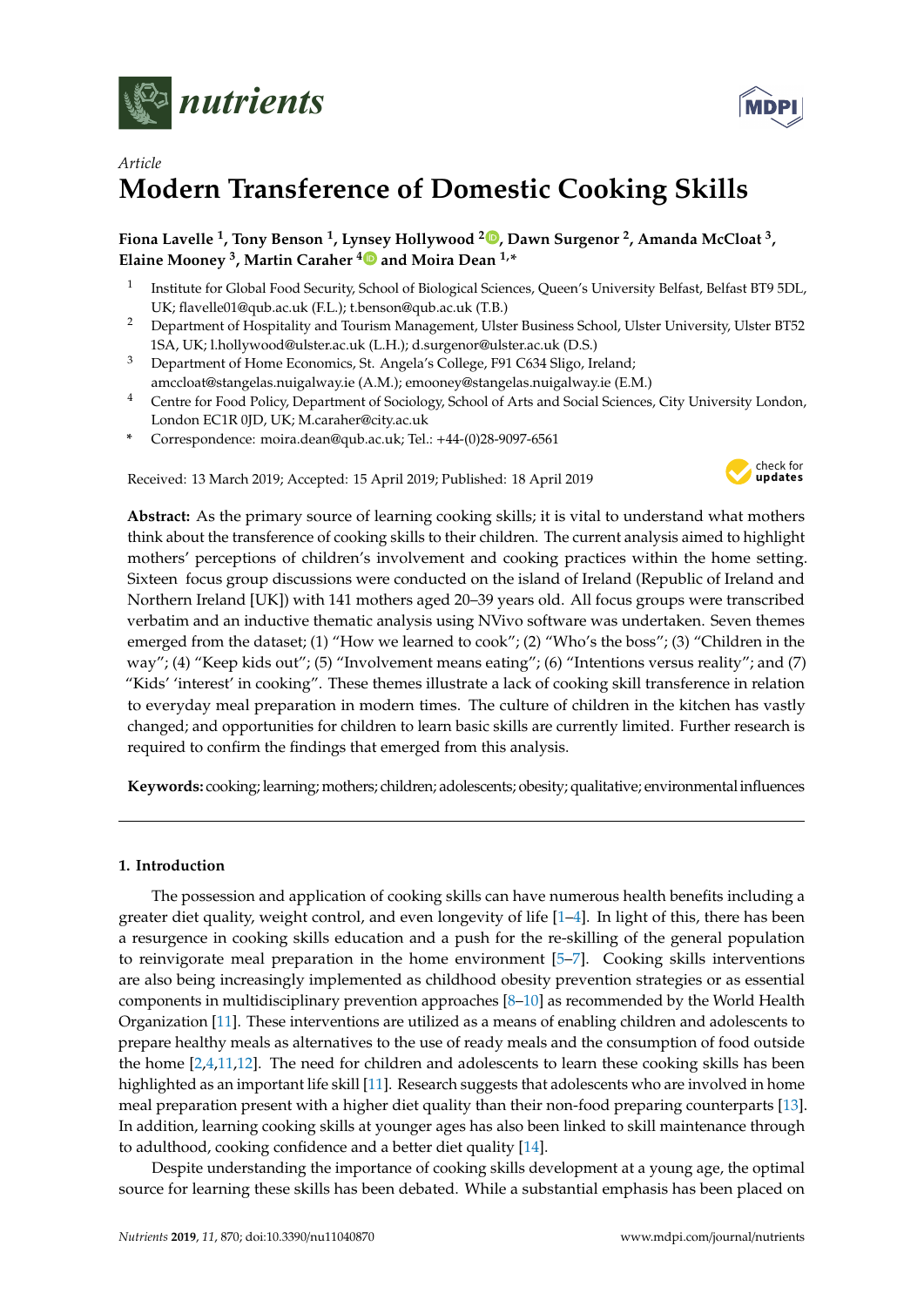teachers through the education system [\[14–](#page-12-6)[17\]](#page-12-7), other sources are also important. The mother has been consistently identified as the primary source for learning cooking skills [\[14,](#page-12-6)[18\]](#page-12-8). In addition, mothers have been identified as key influencers of children's weight status [\[19](#page-12-9)[–21\]](#page-12-10) and learning from the mother is associated with greater cooking confidence and less consumption of unhealthy foods, emphasizing the valuable role of the mother as a primary source of learning [\[14\]](#page-12-6). However, due to the increasing demand of current modern lifestyles and external pressures, some research suggests that mothers may no longer possess the necessary skills or time to prepare a healthy diet [\[22\]](#page-12-11) and, therefore, may no longer be able to pass on cooking skills to their children. Anecdotally, it has been suggested that there is a lack of skill transference occurring from mothers to children, however, this phenomenon has not been explored qualitatively in order to understand why this may be happening. Thus, the role of the mother as a current source of learning must be examined.

Given their key role as influencers on children's weight status and the primary source for learning skills that enable the preparation of a healthy diet, it is vital to understand what mothers think about the importance of cooking skills development in their children and how this can be best modeled in the home setting to promote confidence and learning and the passing on of these skills to their children. A greater understanding of mothers' attitudes, behaviors and feelings could help to inform strategies to promote and encourage the learning of cooking skills. Therefore, this analysis aimed to highlight mothers' perceptions of children's involvement and cooking practices within the home setting.

#### **2. Materials and Methods**

#### *2.1. Focus Group Recruitment*

The participants were recruited to partake in a cooking from "scratch" experiment [\[23\]](#page-12-12), with an immediate follow up focus group, in a room adjacent to the kitchens, to discuss their perceptions of the cooking experiment and experiences of cooking in general. They were recruited by Social Market Research (a market research company based in the United Kingdom and Republic of Ireland (ROI)). Overall, 160 mothers (20–39 years old), both employed and unemployed, who were responsible for the main meal preparation at least 3 times per week, and who had at least one child (under the age of 16 years) currently living in their household, with a range of children's ages, were recruited, with the final sample consisting of 141 (due to non-attendance). Participants could also not have any strict dietary requirements (such as lactose intolerant or vegetarian, for the purposes of partaking in the cooking experiment). Sixteen focus groups were conducted, with eight held in Sligo, ROI and eight held in Coleraine, Northern Ireland (NI). Each group had six to ten participants. Participants were recruited from a 30-mile radius of both sites and included both urban and rural participants. Results are treated as one island of Ireland sample. Sociodemographic and food-related characteristics were collected before the beginning of the cooking experiment and focus groups.

#### *2.2. Focus Group Procedures*

The focus groups were conducted in line with the principles outlined in Kreuger and Casey [\[24\]](#page-12-13). The discussions were facilitated by an experienced moderator (DS) and an assistant moderator (FL). The focus groups followed a guided open-ended questioning route relating to experiences of the cooking experiment and cooking habits and behaviors in general, an outline of the topic guide can be seen in Table [1.](#page-3-0) Probing questions relating to children's involvement in cooking were used for all mentions of children. The focus group topic guide was developed from a literature review [\[25\]](#page-12-14) and earlier individual interviews conducted on the island of Ireland relating to cooking behaviors and habits [\[26\]](#page-13-0). Additionally, the guide was piloted with two focus groups, one group who had not conducted the cooking experiment (for general flow of the question route and the wording of the questions) and one group after piloting of the cooking experiment. The moderator emphasized the importance of all participants contributing to the discussion, and that all opinions and points were equally valid. The assistant moderator was present to take notes and facilitate the direction and flow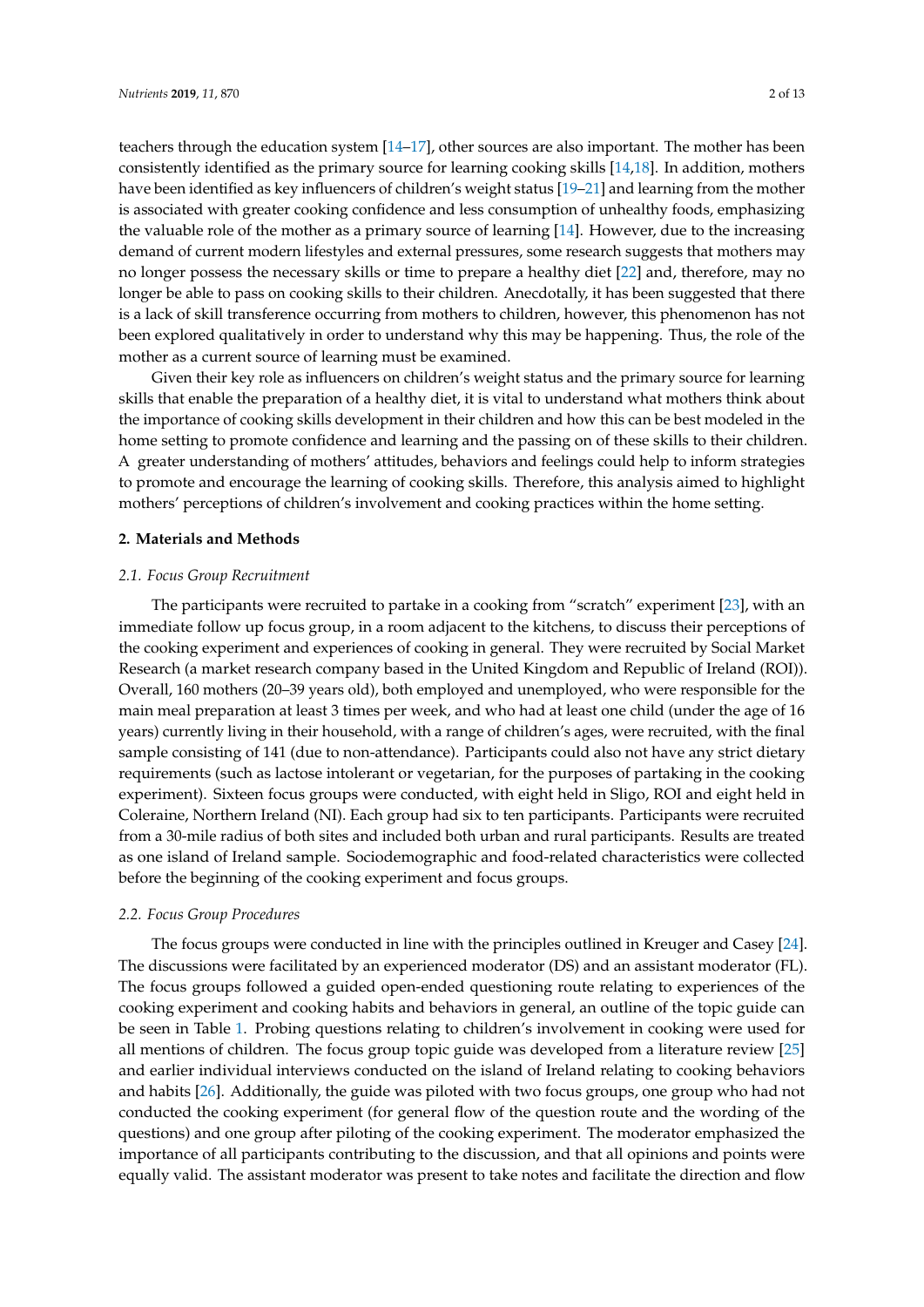of the discussion. All participants were assured of their confidentiality and all discussions were audio recorded. Each focus group discussion lasted between 50 and 65 min. Upon completion of the focus group, each participant was thanked and given an honorarium (£50/€50) and a cookbook to compensate for their time (including the cooking experiment) and travel.

<span id="page-3-0"></span>

| Topic                                                  | Description/Question                                                                                                                                                                                                                                                                                                               |
|--------------------------------------------------------|------------------------------------------------------------------------------------------------------------------------------------------------------------------------------------------------------------------------------------------------------------------------------------------------------------------------------------|
|                                                        | Facilitator introduction<br>$\bullet$                                                                                                                                                                                                                                                                                              |
| Introduction                                           | Boundaries of the focus group and contracting<br>$\bullet$<br>including recording consent                                                                                                                                                                                                                                          |
| Confidence Levels                                      | What was your perceived confidence ability in<br>cooking lasagne from scratch prior to the task?<br>Has this confidence changed? How?<br>٠<br>How challenging did you find the task? What<br>$\bullet$                                                                                                                             |
| Barriers/facilitators to cooking from scratch          | were the most/least challenging aspects?<br>What would encourage/discourage you to cook<br>٠<br>using fresh ingredients at home?<br>What additional barriers do you consider<br>$\bullet$<br>prevent you from cooking in the                                                                                                       |
| Identification of skills used                          | home environment?<br>What skills can you identify in cooking lasagne?<br>٠<br>Do you consider these skills achievable in<br>$\bullet$<br>your home?<br>Which skills did you consider most challenging?<br>Would you practise these to enable you to cook<br>$\bullet$<br>this or a similar dish at home?                           |
| Use of Technology                                      | Do you have home access to the internet?<br>Do you use the internet to assist with learning<br>practical skills?<br>Can you think of an example?<br>Would you consider using technology to assist<br>with home cooking?<br>What part do you consider technology can play<br>$\bullet$<br>in promoting cooking from scratch in your |
| Transferability of skills/learning to the home setting | own homes?<br>Considering the skills you identified<br>earlier-can you think of other meals where you<br>might incorporate skills developed today, or<br>different ingredients, for example, you may like<br>to change or incorporate ingredients to make the<br>dish healthier or more preferable for the<br>family's taste?      |
| Summary and ending                                     | What would you do differently next time?<br>Do you have anything else you would like to<br>add or feel we have missed?<br>Thank you and close                                                                                                                                                                                      |

|  | Table 1. Outline of the focus group topic guide. |  |  |  |  |
|--|--------------------------------------------------|--|--|--|--|
|--|--------------------------------------------------|--|--|--|--|

#### *2.3. Institutional Review Board*

The study was conducted in line with the guidelines laid down in the declaration of Helsinki. All participants provided written and verbal consent and were aware that they could withdraw from the research study at any point. The study was approved by the Research Ethics Committee within The School of Biological Sciences at Queen's University Belfast.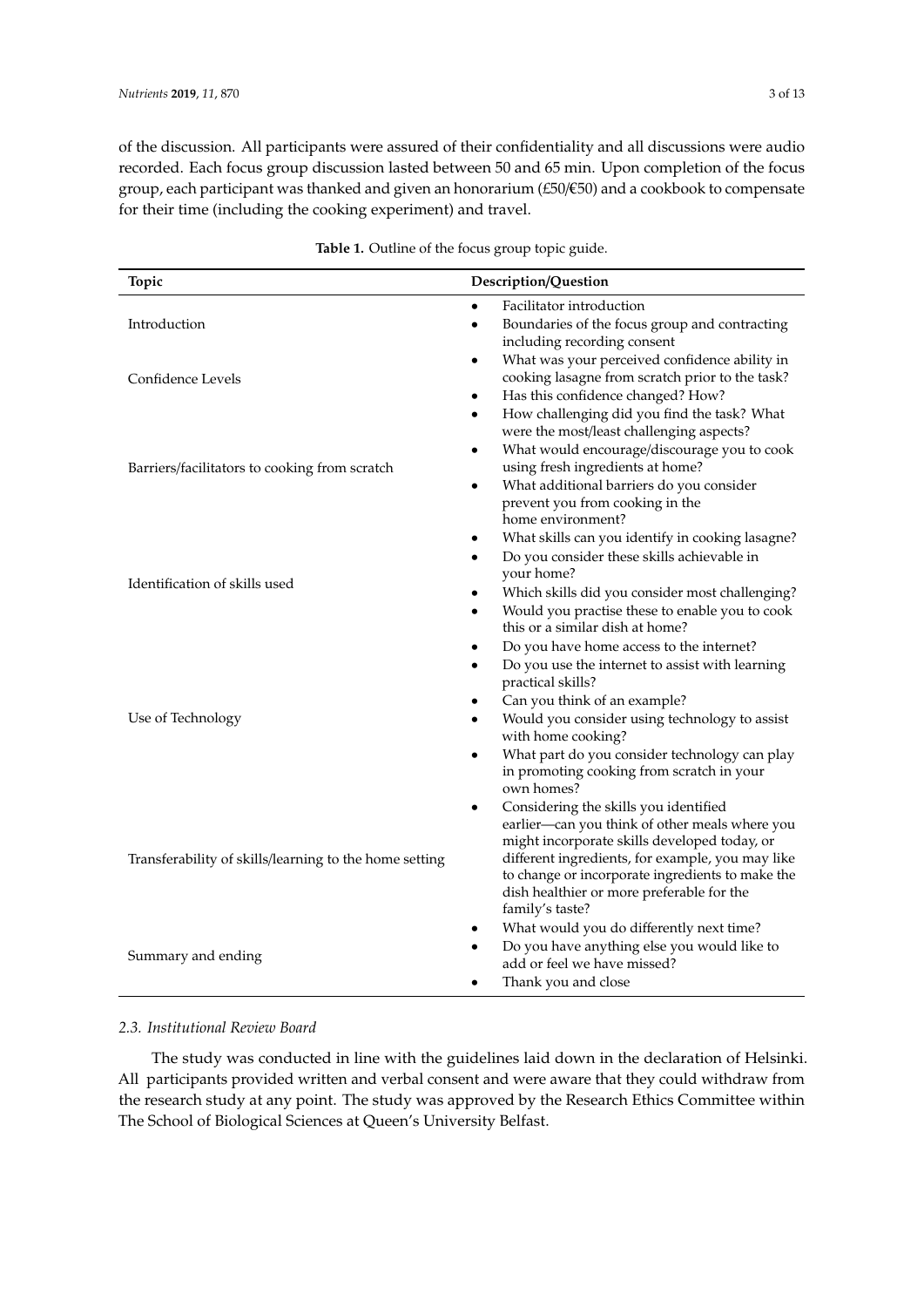#### *2.4. Analysis of Focus Group Transcripts*

Focus group discussions were professionally, independently transcribed verbatim and checked for accuracy by the moderator and then imported into Nvivo 11 (QSR International Pty Ltd, Doncaster, Victoria, Australia) for analysis. An inductive thematic analysis in line with Braun and Clarke [\[27](#page-13-1)[,28\]](#page-13-2) was undertaken. The dataset used in this analysis involved all instances where participants discussed children in the kitchen environment including discussion of when they were children.

All transcripts were read and re-read by two of the authors in order to achieve data immersion. Subsequently, all data relating to "children" were coded for this analysis. The next phases involved grouping codes together to form potential themes, inspecting these themes for overlap and where necessary refining the themes. This refinement ensured that there were "clear and identifiable distinctions" between the themes and that there was no overlap [\[27\]](#page-13-1).

An inter-rater process was used throughout the entirety of the analysis. Initially, two researchers (FL, a sport and health scientist, and TB, a health psychologist) independently coded 3 randomly selected transcripts (18% of the transcripts). The coders had an initial agreement of 90% on the coding of the transcripts. The codes were discussed to verify their applicability to the data, and agreement was reached on all codes upon discussion. Following this, FL coded the remaining transcripts and TB coded a further 5 transcripts, leading to 97% coding agreement across these 8 transcripts. Then, FL grouped codes to form potential themes. The themes were inspected for overlap and consensus was reached on all themes through discussion (TB and MD, a consumer food choice psychologist). Illustrative quotes were then extracted from the data to demonstrate typical views within each theme. Data saturation was reached within this topic area as no new codes appeared after the first ten transcripts. Sociodemographic data was summarized using SPSS v22 (IBM Corporation, Armonk, NY, USA, 2013).

#### **3. Results**

#### *3.1. Participant Characteristics*

The characteristics of the 141 participants can be seen in Table [2.](#page-5-0) Mean age was 30.45 years (SD 5.70).

|  |  | Table 2. Demographic and Sociodemographic Characteristics of Focus Group Participants ( $N = 141$ ). |
|--|--|------------------------------------------------------------------------------------------------------|
|  |  |                                                                                                      |

| Characteristic                           |    | $N = 141$     |  |  |  |
|------------------------------------------|----|---------------|--|--|--|
|                                          | N  | $\frac{0}{0}$ |  |  |  |
| Country of Residence                     |    |               |  |  |  |
| Northern Ireland (NI)                    | 77 | 54.6          |  |  |  |
| Republic of Ireland (ROI)                | 64 | 45.4          |  |  |  |
| Highest Level of Education               |    |               |  |  |  |
| None/Primary School                      | 4  | 2.8           |  |  |  |
| Junior cert/GCSE *                       | 17 | 12.1          |  |  |  |
| Leaving cert/A level **                  | 18 | 12.8          |  |  |  |
| Additional training                      | 67 | 47.5          |  |  |  |
| Undergraduate University Degree          | 24 | 17.0          |  |  |  |
| Postgraduate University Degree           | 9  | 6.4           |  |  |  |
| Number of Children in household under 16 |    |               |  |  |  |
| 1                                        | 69 | 48.9          |  |  |  |
| 2                                        | 43 | 30.5          |  |  |  |
| 3                                        | 21 | 14.9          |  |  |  |
| 4+                                       | 6  | 4.2           |  |  |  |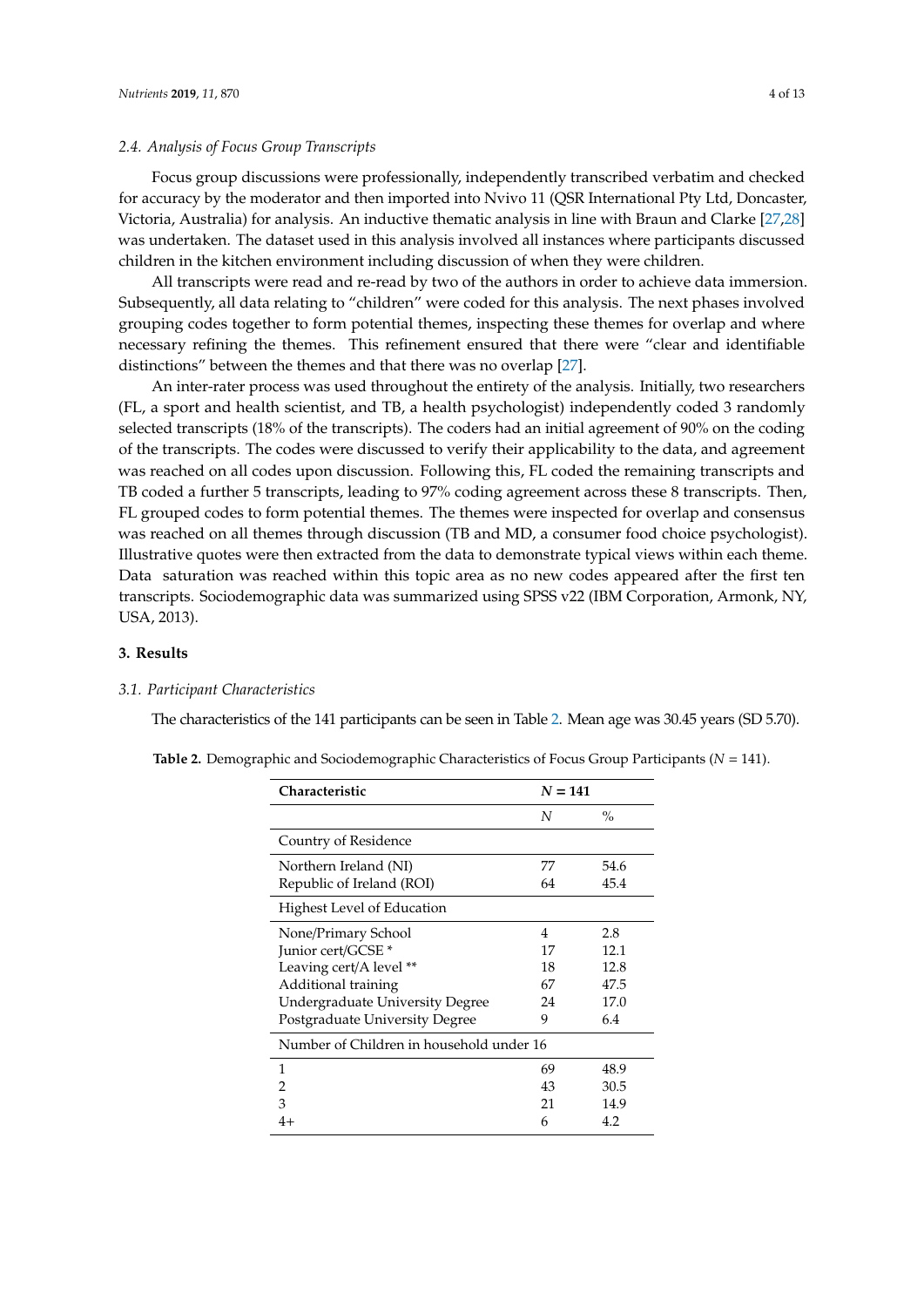<span id="page-5-0"></span>

| <b>Characteristic</b>                                                      | $N = 141$ |               |  |
|----------------------------------------------------------------------------|-----------|---------------|--|
|                                                                            | N         | $\frac{0}{0}$ |  |
| Perceptions of their weight status                                         |           |               |  |
| Very underweight                                                           | 1         | 0.7           |  |
| Slightly underweight                                                       | 5         | 3.5           |  |
| About the right weight                                                     | 51        | 36.2          |  |
| Slightly overweight                                                        | 57        | 40.4          |  |
| Very overweight                                                            | 26        | 18.4          |  |
| Follow a special diet                                                      |           |               |  |
| No                                                                         | 99        | 70.2          |  |
| Yes—self determined                                                        | 39        | 27.7          |  |
| Yes—prescribed by medical professional                                     | 3         | 2.1           |  |
| Work or has worked in the "food or hospitality industry"<br>preparing food |           |               |  |
| Yes                                                                        | 50        | 35.5          |  |
| No                                                                         | 91        | 64.5          |  |

| Table 2. Cont. |  |  |
|----------------|--|--|
|----------------|--|--|

\* Junior Cert (ROI)/GCSE (NI)—Age 15/16 years, exams taken midway through secondary school. \*\* Leaving Cert (ROI)/A level—Age 17/18 years, final exams taken in secondary school.

Mothers with a wide range of food related behaviors and levels of cooking and food skills confidence were recruited, as shown in Table [3.](#page-6-0)

| <b>Food Related Variables</b>                                                                                    | Number | $\%$ |  |  |
|------------------------------------------------------------------------------------------------------------------|--------|------|--|--|
|                                                                                                                  | 141    | 100  |  |  |
| Typical ingredients used in meal preparation                                                                     |        |      |  |  |
| Mostly pre-prepared ingredients and assemble                                                                     | 5      | 3.5  |  |  |
| Mostly pre-prepared ingredients, some fresh, basic or<br>raw ingredients                                         | 68     | 48.2 |  |  |
| Mostly fresh, basic or raw ingredients, some<br>pre-prepared ingredients                                         | 59     | 41.8 |  |  |
| Only fresh, basic or raw ingredients                                                                             | 9      | 6.4  |  |  |
| Consumption of meals prepared outside the home (e.g.<br>restaurant takeaway food, Chinese, fish and chips, etc.) |        |      |  |  |
| Everyday                                                                                                         | 6      | 4.3  |  |  |
| 4–6 times per week                                                                                               | 6      | 4.3  |  |  |
| 2-3 times per week                                                                                               | 7      | 5.0  |  |  |
| Once per week                                                                                                    | 62     | 44.0 |  |  |
| Less than once per week                                                                                          | 54     | 38.3 |  |  |
| Never                                                                                                            | 6      | 4.3  |  |  |
| *Breakfast ( $N = 138$ )                                                                                         |        |      |  |  |
| Never                                                                                                            | 8      | 5.8  |  |  |
| Weekdays                                                                                                         | 16     | 11.6 |  |  |
| Weekends                                                                                                         | 18     | 13.0 |  |  |
| Both                                                                                                             | 96     | 69.6 |  |  |

**Table 3.** Food Related Characteristics of Participants (*N* = 141).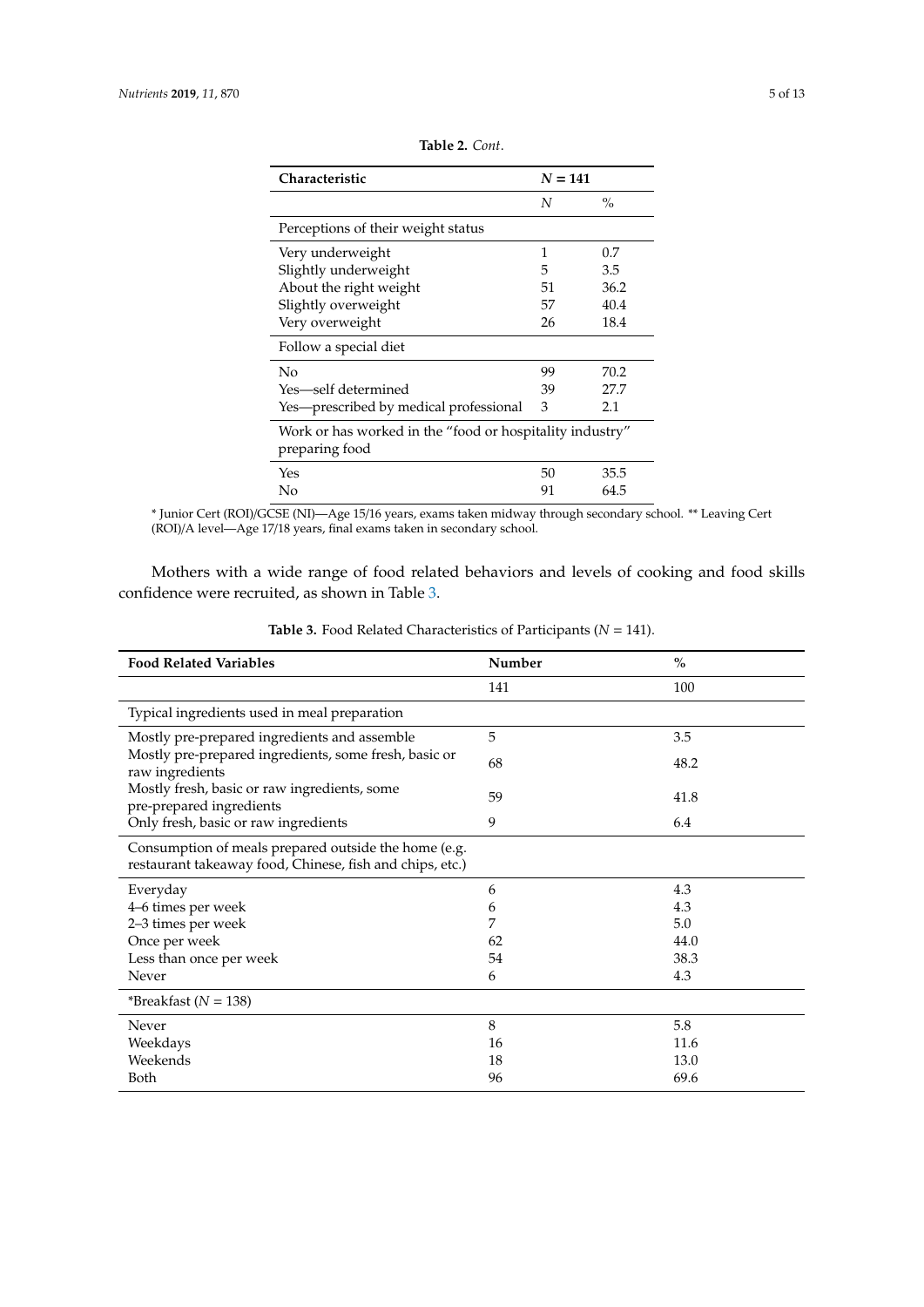<span id="page-6-0"></span>

| <b>Food Related Variables</b>                 | Number         |         | $\frac{0}{0}$ |       |
|-----------------------------------------------|----------------|---------|---------------|-------|
|                                               | 141            |         | 100           |       |
| Lunch $(N = 137)$                             |                |         |               |       |
| Never                                         | $\overline{4}$ |         | 2.9           |       |
| Weekdays                                      | 25             |         | 18.2          |       |
| Weekends                                      | 9              |         | 6.6           |       |
| Both                                          | 99             |         | 72.3          |       |
| Dinner ( $N = 136$ )                          |                |         |               |       |
| †Never                                        | $\mathbf{1}$   |         | 0.7           |       |
| Weekdays                                      | 13             |         | 9.6           |       |
| Weekends                                      | 3              |         | 2.2           |       |
| Both                                          | 119            |         | 87.5          |       |
|                                               | Minimum        | Maximum | Mean          | SD.   |
| $\pm$ Cooking Skills Confidence ( $N = 139$ ) | 30             | 97      | 65.74         | 14.66 |
| Food Skills Confidence $(N = 140)$            | 14             | 124     | 84.15         | 20.41 |
| Cooking Identity ( $N = 138$ )                | 7              | 30      | 16.67         | 3.82  |
| Food Neophilia ( $N = 140$ )                  | 3              | 14      | 6.33          | 2.28  |

**Table 3.** *Cont*.

\* Participants were asked "Do you prepare/cook Breakfast/Lunch/Dinner during weekdays, weekends or both? (including preparing cold dishes like salads, or reheating ready-made foods)" † This participant was responsible for the meal preparation of their household, however, this consisted of collecting the takeaway. ‡ Cooking and food skills confidence were measured using a paper pen version of the validated measure in Lavelle et al. [\[29\]](#page-13-3).

#### *3.2. Overview of Themes*

Through thematic analysis of the focus group transcripts, seven themes were constructed: (1) "How we learned to cook"; (2) "Who's the boss?"; (3) "Children in the way"; (4) "Keep kids out"; (5) "Involvement means eating"; (6) "Intentions versus reality"; and (7) "Kids' interest".

The culture of children being present in the kitchen appeared to revolve around the mother–child dynamic, with an underlying shift in this dynamic, from mothers being in control in previous generations to currently the child dictating meal choice. This shift appeared in two themes, "How we learned to cook" and "Who's the boss?", as described below.

(1) **How we learned to cook.** Here, participants discussed how they were present in the kitchen from a young age and how they learnt to cook from their mothers.

"*When I was younger mum always had us in the kitchen and teaching us how to cook and that.*" ROI FG2

The majority of participants claimed that they had to help with the dinner. There was no choice and it was what was expected of them and part of their family dynamics.

"*When we were younger my mum was out working an awful lot and I was minding the younger ones* . . . *I just remember cooking at a really young age...*"

"*Oh yeah I'd have done that stand on the chair [because] you couldn't reach.*" ROI FG6

Some of the mothers noted that in some instances they had to assume the role as meal preparer in its entirety for their families. This is a sharp contrast to current practices where only two mothers of the 141 involved in the focus groups mentioned their older children helping with every day meal preparation. Thus, the culture of children helping in the kitchen and "doing jobs" in the kitchen is a rarity.

(2) **Who's the boss?** This theme highlights how the power of food choice has shifted to the child. This shift has put extra pressure and stress on the mother and has changed the 'cooking a meal' experience as well as what preparing a meal actually entails. Mothers claim that children dictate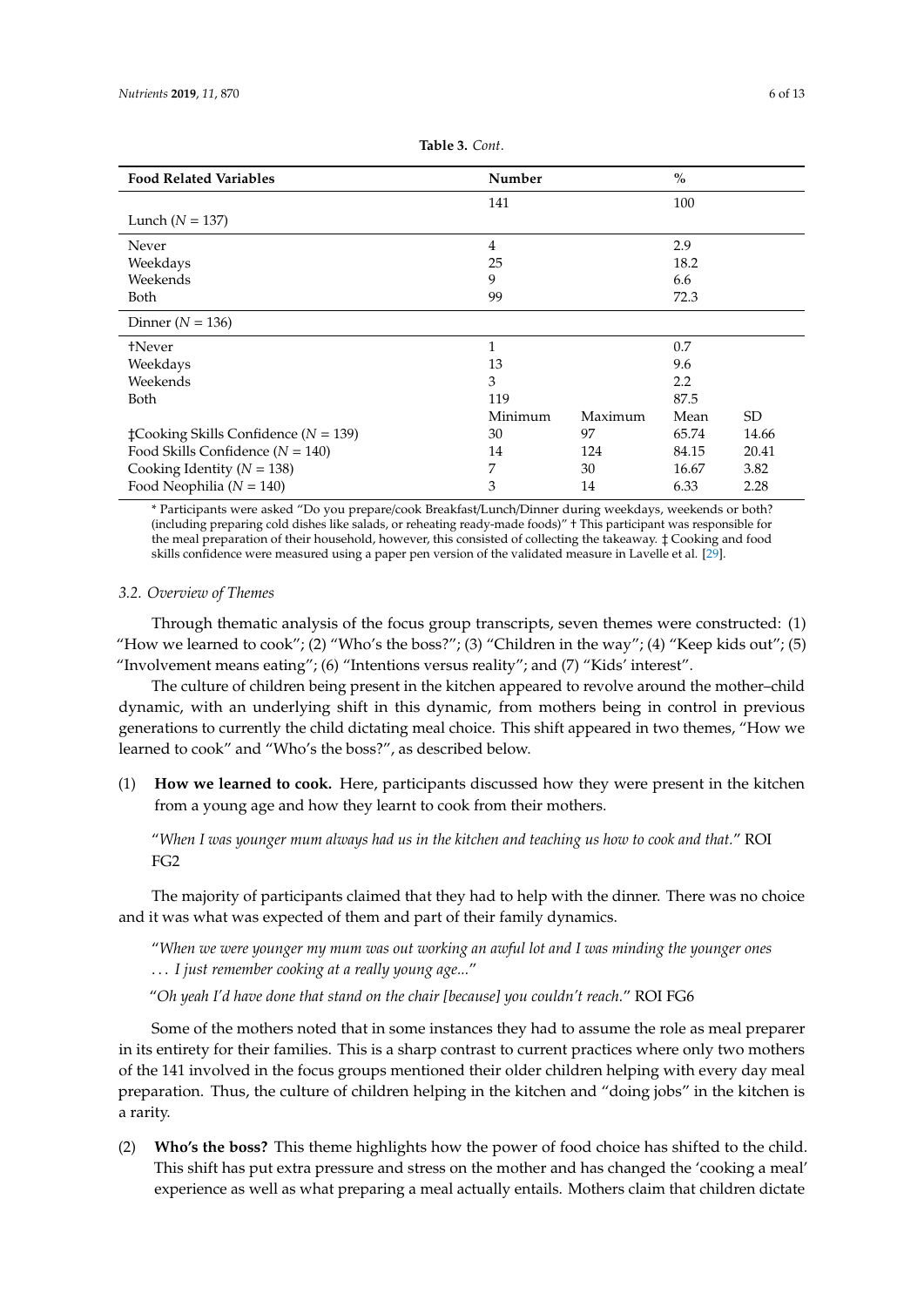what type of food is prepared by being fussy eaters or liking different textures or by how food is eaten (for example with their hands).

"*We all have di*ff*erent dinners in our house. So, because my wee (small*/*young) boy is like three so he's like 'I don't like that, I don't like that' and my wee girl she would rather sit with like salads, like she just loves all that so it's really di*ffi*cult in my house* . . . *.My wee girl hates mince so like, you know your spag bol (spaghetti Bolognese) that you would love really quick or like cottage pie or anything like that she's 'no' so I know she's not going to eat it* . . . *There's always one with something di*ff*erent in my house.*" NI FG5

In every focus group, it was mentioned that the participants cook to cater to their children's wants and needs, *"What the wee ones [the children] want to eat"* (NI, FG 8). Sometimes they are unaware of this level of control, and believe that they are making "compromises", although still preparing what the child wants.

"*[There] might be something that you want to cook but you know they're not going to eat it so you just have [to] compromise and go with what you know is going to be eaten as well.*" ROI FG6

If mothers do not want to eat what their children are eating, they make multiple dinners to avoid arguments, tantrums or revolt. To cope with the demand of having to make multiple dishes, some participants resorted to the use of convenience products instead of deciding what is to be eaten.

From these added stresses and pressures in the kitchen, two negative themes arose, "Children in the way" and "Keep kids out" with over three quarters of the focus groups having discussed children being in the way of their cooking and not wanting the children in the kitchen when they are cooking.

(3) **Children in the way.** This strongly presented theme revolves around the impact of having children present in the kitchen on the mother's current cooking practices. It highlights how children, "*little tigers*", are in the way when mothers are trying to prepare a meal, hanging on to the mothers or shouting and pulling at them.

"*I have 2 kids running about pulling me grabbing me mummy, mummy, mummy* . . . *then babies looking fed and it's just madness.*" NI FG2

Some of the mothers mentioned that they would like a "*babysitter*" to occupy the children so that the participants were able to cook a meal. When children have disabilities requiring extra time or can have problems with food, this results in less time for the mother to cook. When faced with these situations, mothers tend to cope by cooking quickly, and by taking shortcuts, such as using convenience products, or by cooking food when the children are out of the way in school or in another room playing.

"*Like I have 5 kids fluttering around and you just don't have time to be standing with a flipping wooden spoon* . . . " ROI FG1

(4) Keep kids out. This theme revolves around what stops mothers having their kids in the kitchen and involving them in the cooking process. The participants stated that they are too busy to deal with the mess children create in the kitchen as at times children can leave the kitchen looking like a *"bomb site".*

"*See because they'll just create such a mess.*" NI FG8

Along with the potential mess of letting the children in the kitchen, participants also noted concerns over the safety of having children in the kitchen.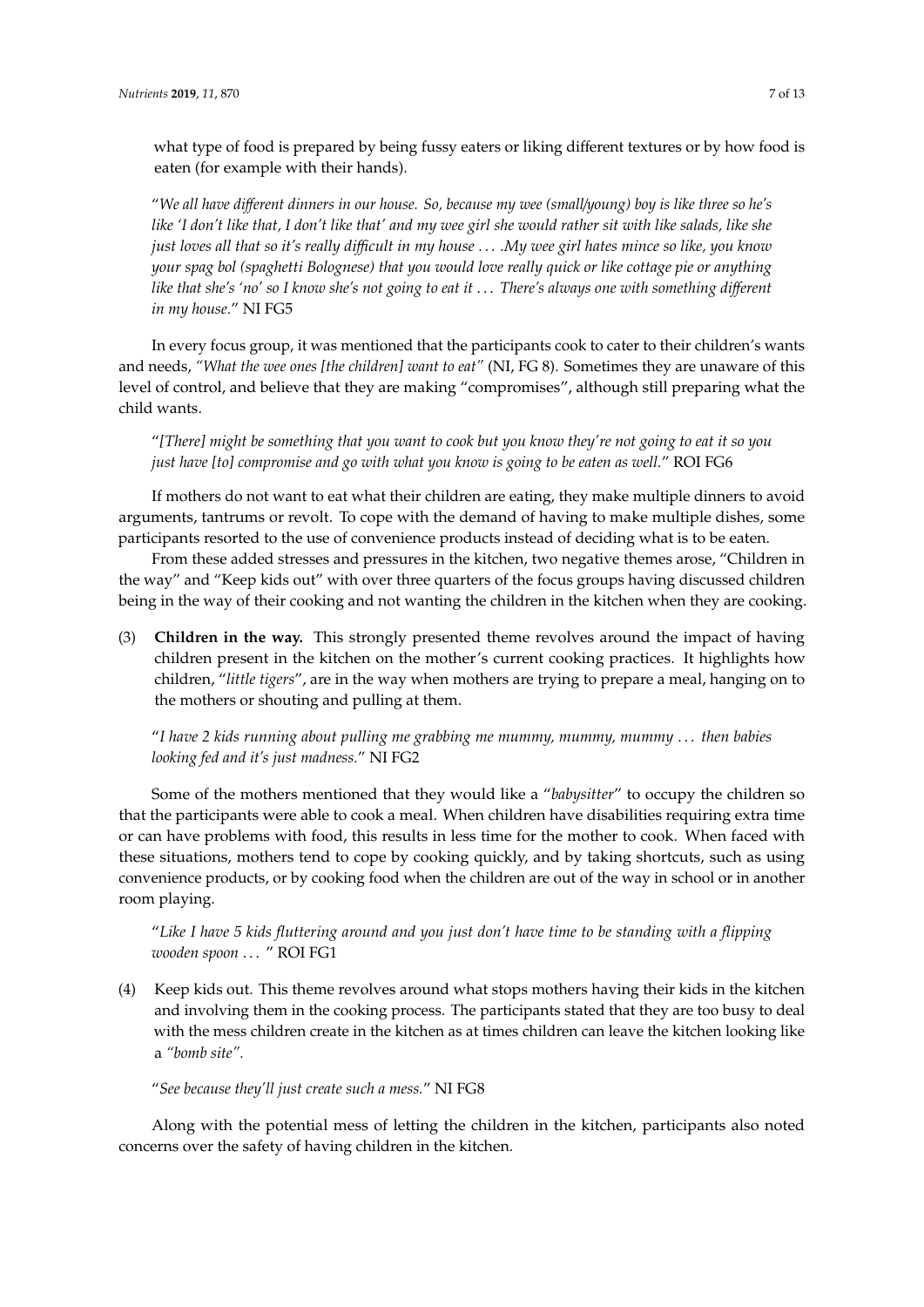"*Do you not be worried about them using a baker [oven] and things at that age?*"

"*Well I don't let my 4 year old use the cooker.*"

"*Oh no obviously.*"

"*The 13 year old she says yeah they have to use the cooker in school and stu*ff *so.*" "*Oh I see now aye it just sounds really young still doesn't it though.*" NI FG4

While not as prevalent, there were also positive themes relating to the transference of skills from the mother to the child—"Involvement means eating" and "Intentions versus reality". The themes were mentioned multiple times within a smaller number of focus group discussions. While some transference of skills to the child occurring may happen as a result of these themes, the skill level being transferred may not occur frequently, not happen in all situations, and the type of skills transferred may not be optimal for everyday living.

(5) Involvement means eating. The "involvement means eating and trying foods" theme highlights the participants' perceptions about their children eating different types of food or food they have previously refused when they are involved in the preparation of the food.

"*My wee girl doesn't like vegetables or anything I think 2 or 3 weeks ago I got her to help me make lasagne, she loves pasta. I got her to help me make it and oh my god there was a clear plate so she loved it, she doesn't like peas or carrots or courgettes (zucchinis) or onions or anything like that everything in and then she ate it all, no questions asked.*" NI FG5

Some of the participants felt that children experiencing the food ingredients in the kitchen rather than it being presented to them as a complete dish to eat removes the fear of the unknown.

"*Whereas if she was actually helping to make (dinner)* . . . *She'll eat anything if she kind of knows what it is but whenever they don't seem to know what it is they are just a bit wary of it.*" NI FG3

(6) **Intentions versus reality.** This theme addresses the concept of cooking with children. Mothers in general expressed a desire for their children to be able to cook to help them in their future.

"*Yeah and you want them to be able to know how to cook, so that when they hit 18 they wouldn't just live on little packets of you know pasta or takeaway, that they have some idea, they can come in they can make a Spaghetti Bolognese or they can do the basics.*" ROI FG1

However, when mothers discuss instances of when they cook with their children they mention baking, which is seen as a fun activity or random dishes that children pick to cook rather than everyday dishes that form their diet.

"*My little one loves to bake and stir and she'll make pizza for her friends, you know, she loves doing stu*ff *like that and all sorts of nonsense.*" NI FG8

Participants also referred to the occasional instances where they had the children make the meal with them, to try and encourage them to eat the food, as discussed in the previous theme. In addition, the participants mentioned eating food they do not like that children have prepared to encourage the children to cook.

In the final theme, participants discussed their child's interest or stated that they were not interested in cooking. It was unclear whether children showed an interest in cooking due to greater cooking exposure or whether children were naturally interested. This theme is detailed below.

(7) **Kids' "interest" in cooking.** This theme was present in eight of the 16 focus groups, however, not all instances were positive, as some reported that their children had no interest in cooking.

"*(Cooking) bores my 10 year old, (they're) not interested.*" NI FG4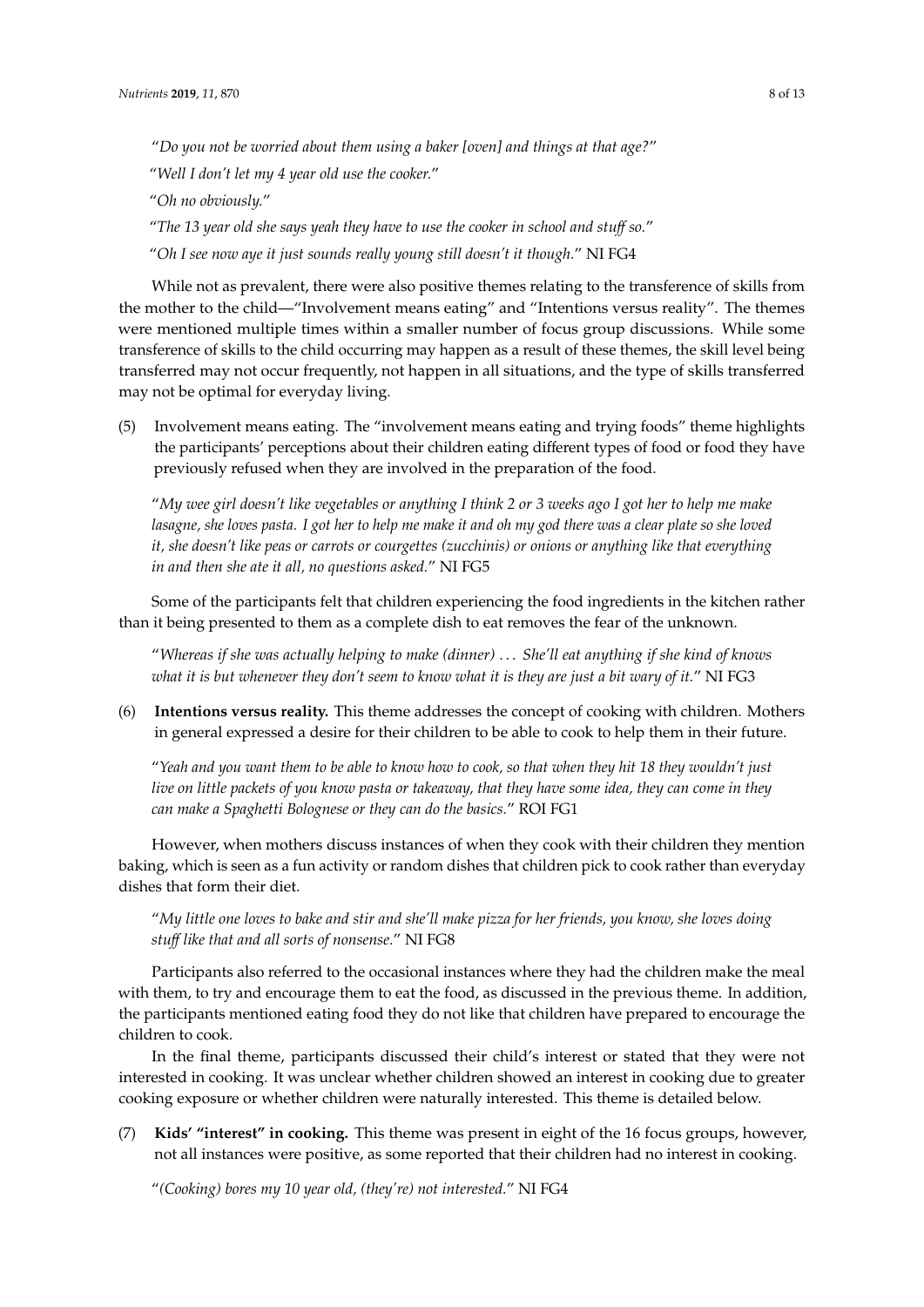Some mothers commented on their children's interest in cooking and that they wanted to cook and learn to cook at home or in home economics.

"*Well he's doing home economics and all in school and he loves to cook yeah.*" ROI FG5

Some participants proposed that the child's interest in cooking arises as a way of gaining a sense of independence instead of just having their '*dinner set down in front of them*' and that they gained a sense of pride and achievement.

#### **4. Discussion**

This analysis investigated the phenomenon of transgenerational cooking skills transference in modern times. The findings indicate that the culture of children being in the kitchen has vastly changed, and opportunities for children to learn basic and fundamental food related skills are not present in the current climate. Recently, home economics teachers in Australia highlighted how children "don't have a clue" about food skills when they enter schools due to parents' time constraints and perhaps due to parents' limited skills [\[30\]](#page-13-4). They stressed the importance of adolescents learning cooking and food skills to enable them to make informed food choices [\[30\]](#page-13-4).

In line with recent research showing that the mother is the primary source of learning [\[14](#page-12-6)[,18\]](#page-12-8), the transference of cooking skills from the mothers' mothers was found. This relates to past behaviors and learning and is therefore logical that these participants report the same source that has been discussed previously in the literature. Mothers reported how they were involved in the cooking process in the kitchen and were sometimes responsible for cooking when they were children. This is in contrast to current practices, with a minority of mothers mentioning their children helping with the everyday meal preparation. The mothers' felt a lack of control when the children were in the kitchen and the children distract the mothers from cooking. This caused extra stress and negativity to the whole cooking experience. In addition, mothers did not want their children in the kitchen because of safety concerns, not considering that they themselves had previously been in the kitchen at a similar young age. Additionally, although there was a mention of children using different appliances at certain ages in school, some participants still showed a hesitancy about this and there appeared to be uncertainty over the appropriate age for including children in cooking. Furthermore, the participants did not want to have to clean up the mess created by having children in the kitchen. This idea of having to clean up after the children may be a misunderstanding because, as part of learning basic food skills, children need to learn about cleaning up after cooking and about learning to cook in a neat and safe manner [\[31\]](#page-13-5). However, this may also reflect a societal change, where more women are in employment and may have limited time to undertake household responsibilities [\[32\]](#page-13-6) and, therefore, removing children from the kitchen may be seen as a means to reduce their workload. However, the removal of the children from the kitchen may result in a lack of skill transference.

Furthermore, children are currently dominating meal choice, which in turn influences the type of cooking that occurs and increases the pressure on mothers through the cooking of multiple meals. This is in direct contrast to Lai-Yeung [\[33\]](#page-13-7) who found that Hong Kong mothers dictate food choice decisions. However, this theme is in line with other western studies [\[26](#page-13-0)[,34](#page-13-8)[,35\]](#page-13-9) where there has been an emergence of the "junior consumer" deciding on the food to be purchased and prepared, suggesting the existence of cross-cultural differences in this area.

The "rareness" of skill transference occurring from parent to child was alluded to by Lai-Yeung [\[33\]](#page-13-7) and minimal transference may have been occurring from a minority of participants to their children. Cooking experiences mentioned tended to be fun activities, not daily occurrences and not daily meal preparation. Although any level or element of cooking is positive, the infrequency and type of cooking contribute to the lack of transference of skills.

These changes in cooking practices may have detrimental effects on the learning of cooking skills, where children do not perform the everyday tasks in meal preparation (including food skills such as cleaning up safely after creating a mess in the kitchen), or are being removed from the kitchen and in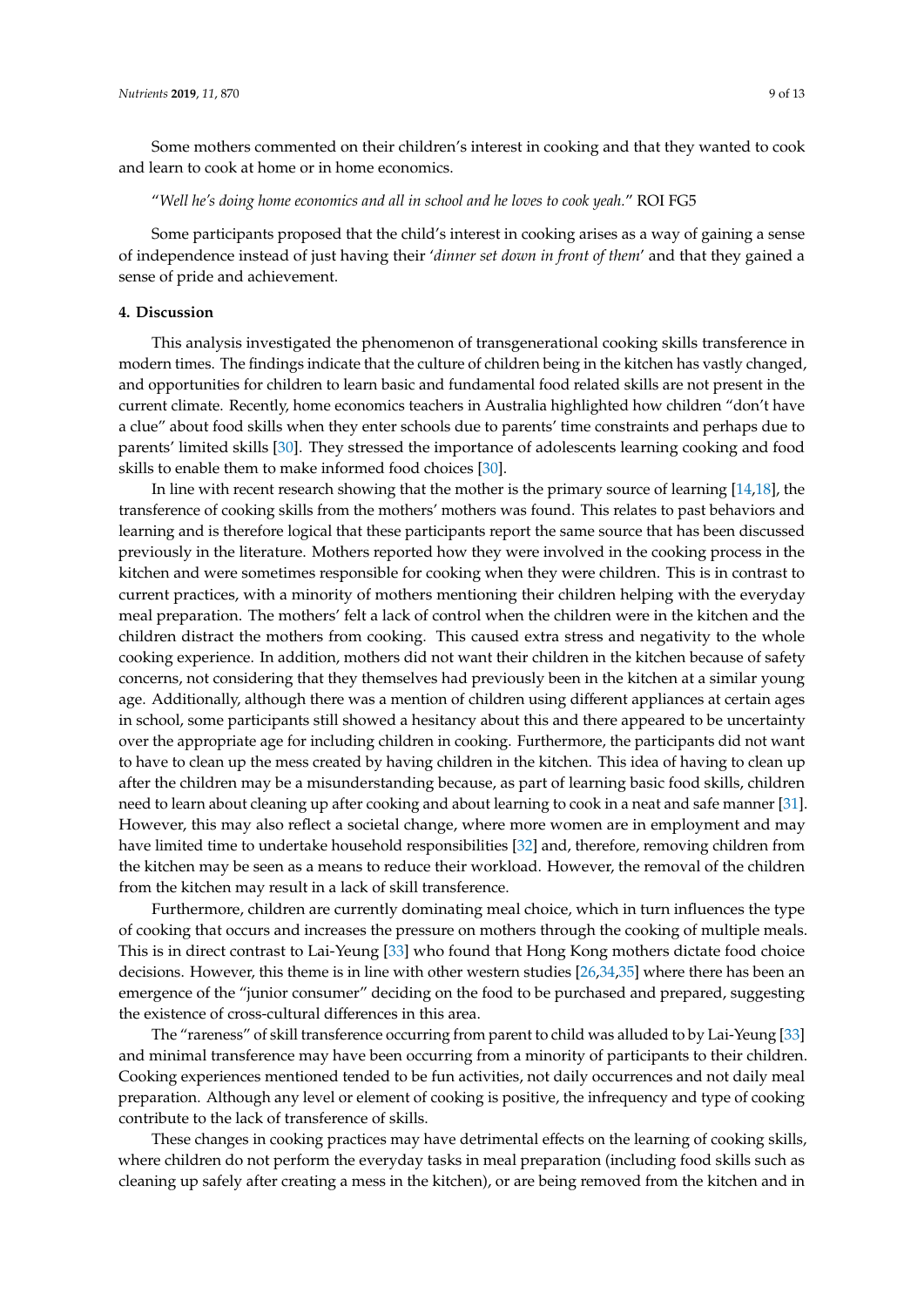turn are missing crucial opportunities to learn basic, fundamental skills. This may be contributing to the disappearance of important life skills.

Involving children in cooking has been used previously as a successful strategy to overcome picky eating [\[36\]](#page-13-10), increase consumption of healthier foods [\[37\]](#page-13-11) and to increase willingness to taste unfamiliar foods [\[38\]](#page-13-12). This strategy has the potential to combat the lack of transference of skills. In addition, it may help to reduce the impact of the child dictating the meal choice, as the child would be more open to and aware of different foods, potentially increasing their food neophilia (i.e., their openness/willingness to trying new and novel foods). Greater willingness to try new foods could be promoted as a key benefit in learning cooking skills.

Not everyone is interested in cooking; however, as it is a valued life skill, it would be appropriate to encourage it across all genders. Parents have been previously found to be supportive of this skill transference [\[33\]](#page-13-7). Mothers in this research felt that cooking could be a way for their children to assert their independence and achieve a sense of pride. The ability for cooking skills to be empowering in adult settings has been proposed in previous research [\[22\]](#page-12-11) and from our results it is suggested that the sense of achievement and empowering element of having cooking skills is not only found in adults but across all ages. Teaching children skills in other domains such as in research has been shown to empower children to become engaged researchers and that the greater is the participation, the more experienced and competent the child becomes, and the greater is the sense of empowerment as the child becomes more effective in the execution of skills [\[39\]](#page-13-13). How cooking skills can provide a sense of independence and pride could be a key focus for the promotion of cooking skills in combination with health benefits.

#### *4.1. Limitations*

A limitation to this research is that the sample consisted only of mothers. However, mothers have been reported as the primary source of learning cooking skills [\[14\]](#page-12-6) and an investigation into the current situation was therefore warranted. As some of the participants were in employment, further research is needed into the role of the primary daytime carer of the child, for example grandparents, in the transference of cooking skills. Additionally, there may be some cross-cultural differences in the findings. While there may be limited generalizability (as is inherent in qualitative research), the large number of focus groups with a broad range of mothers with varying food-related behaviors and practices allowed for an extensive range of descriptive ideas that may contribute towards reducing these differences. Further quantitative research in this area could help with the generalizability of the results.

#### *4.2. Implications for Research and Practice*

From the above findings, the authors propose two key recommendations: (1) upskilling of mothers' food skills in relation to organizing meals and preparation time, to allow for children to be involved and to reduce stress; and 2) creating an awareness of the importance of kids being in the kitchen and helping with everyday meal preparation. These recommendations may have implications for future interventions and future research. Recommendations 1 and 2 could be implemented through increased numbers of family inclusive interventions, to help parents to acclimatize to children cooking alongside them. This may show parents that children can be involved and assist with everyday meal preparation and highlight different age appropriate cooking skills and tasks. Our findings support the idea of having interventions that focus on the mother–child dyad. Inclusive family interventions may promote the use of these cooking skills to prepare healthy and nutritious meals.

The inclusion of practical cooking skills in any nutrition component of an obesity prevention program is key, to provide individuals with the necessary skills to prepare healthy food [\[22\]](#page-12-11). Future longitudinal research could investigate the use of cooking skills over the life course and its impact on weight status. Additionally, the influence of parenting styles on the learning of cooking skills is a key novel area that requires further investigation, as some of the findings in this analysis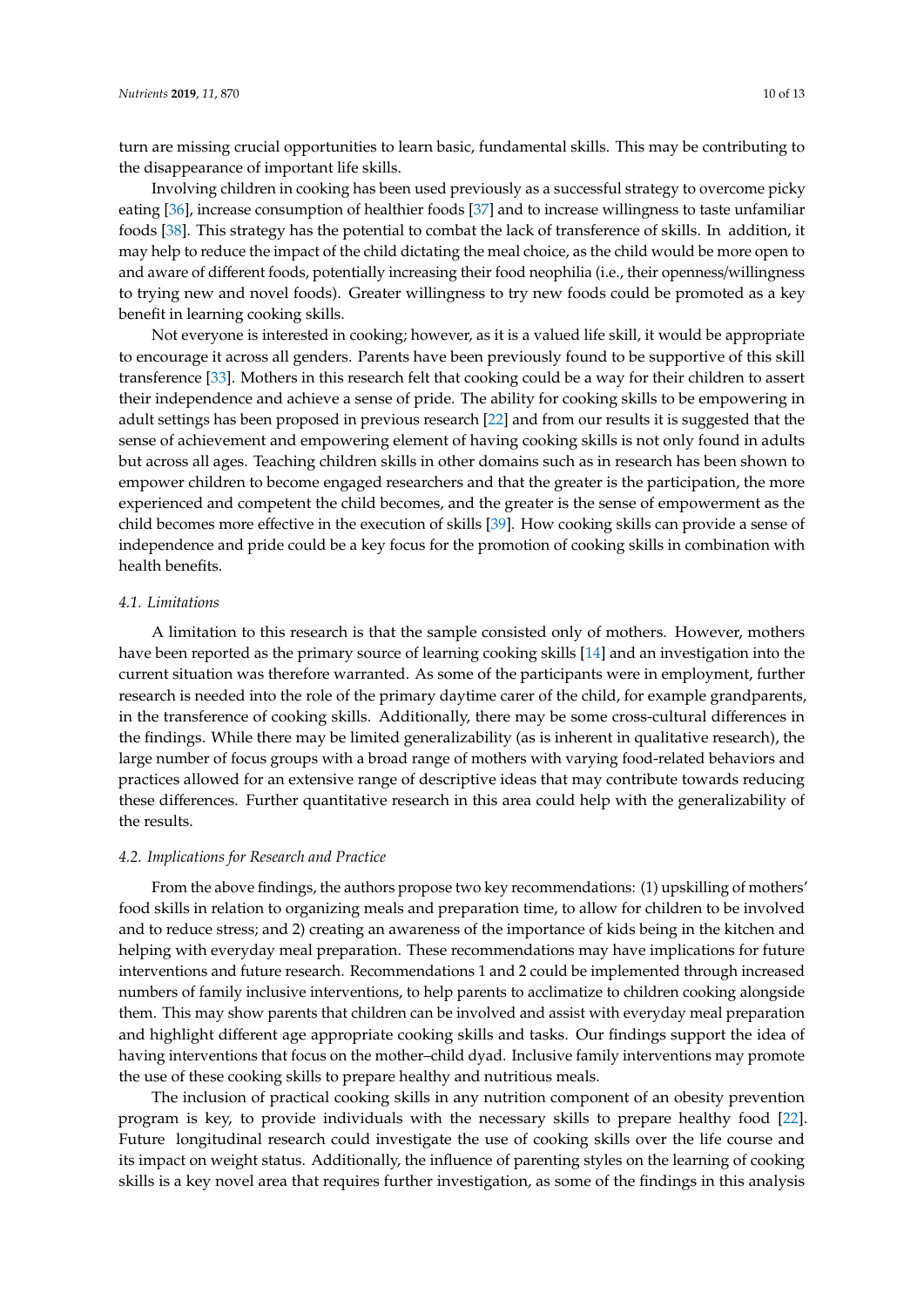show children dictating food choices instead of parents which could suggest a shift from the more authoritarian/authoritative parenting approaches in the past to a more permissive/uninvolved style [\[40\]](#page-13-14). This could be problematic as a recent review of parenting styles and future weight status [\[41\]](#page-13-15) suggests that an authoritative parenting style may have a protective role against future overweight and obesity [\[41\]](#page-13-15). Although mothers currently have the responsibility of passing on cooking skills, with shifting family dynamics and the increase in the "stay at home husband", future research could investigate if fathers are currently involved in meal preparation and whether this impacts on children's involvement in meal preparation.

Previous research has stressed the importance of cooking skills education through the educational system [\[14](#page-12-6)[–17\]](#page-12-7), however, initially the role played by the educational system was to expand upon the skills learned in the home environment [\[17\]](#page-12-7). Presently, the lack of skills that children present with at school has been highlighted [\[31\]](#page-13-5) and a push for compulsory practical education can be seen in numerous countries [\[14,](#page-12-6)[15,](#page-12-15)[31\]](#page-13-5). It is suggested that a combination of the above methods is essential to promote the use of cooking skills and to empower individuals to prepare healthy nutritious meals to improve their diet quality as a strategy for obesity and other diet-related disease prevention and management.

#### **5. Conclusions**

The findings suggest that the culture of children cooking in the kitchen has vastly changed, and opportunities for children to learn basic and fundamental skills are currently lacking which may have detrimental effects on their diet quality. The qualitative nature of the study provides insights into why mothers may not involve their children in cooking including children creating a mess and distracting the mothers from their own cooking and may help with the design of future interventions targeting these behaviors. In addition, a greater awareness of age-related skills and tasks for children in the kitchen should be promoted.

**Author Contributions:** Conceptualization, F.L. and M.D.; data curation, F.L.; methodology, F.L., L.H., D.S., A.M., E.M., M.D. and M.C.; project administration, M.D.; formal analysis, F.L., T.B. and M.D.; investigation, F.L. and D.S.; resources, M.D., A.M., E.M. and L.H.; supervision, M.D.; writing—original draft, F.L.; writing—review and editing, F.L., T.B., M.D., A.M., E.M., L.H., D.S. and M.C.; and funding acquisition, M.D., A.M., E.M., L.H., and M.C.

**Funding:** This material was based upon work supported by safefood, The Food Safety Promotion Board, under Grant No. 11/2013 for the period May 2014–October 2015.

**Conflicts of Interest:** The authors declare no conflict of interest. The funders had no role in the design of the study; in the collection, analyses, or interpretation of data; in the writing of the manuscript, or in the decision to publish the results.

#### **References**

- <span id="page-11-0"></span>1. McGowan, L.; Pot, G.K.; Stephen, A.M.; Lavelle, F.; Spence, M.; Raats, M.; Hollywood, L.; McDowell, D.; McCloat, A.; Mooney, E.; et al. The influence of socio-demographic, psychological and knowledge-related variables alongside perceived cooking and food skills abilities in the prediction of diet quality in adults: A nationally representative cross-sectional study. *Int. J. Behav. Nutr. Phys. Act.* **2016**, *13*, 111. [\[CrossRef\]](http://dx.doi.org/10.1186/s12966-016-0440-4) [\[PubMed\]](http://www.ncbi.nlm.nih.gov/pubmed/27782841)
- <span id="page-11-3"></span>2. Wolfson, J.A.; Bleich, S.N. Is cooking at home associated with better diet quality or weight-loss intention? *Public Health Nutr.* **2015**, *18*, 1397–1406. [\[CrossRef\]](http://dx.doi.org/10.1017/S1368980014001943) [\[PubMed\]](http://www.ncbi.nlm.nih.gov/pubmed/25399031)
- 3. Chen, R.C.Y.; Lee, M.S.; Chang, Y.H.; Wahlqvist, M.L. Cooking frequency may enhance survival in Taiwanese elderly. *Public Health Nutr.* **2012**, *15*, 1142–1149. [\[CrossRef\]](http://dx.doi.org/10.1017/S136898001200136X) [\[PubMed\]](http://www.ncbi.nlm.nih.gov/pubmed/22578892)
- <span id="page-11-1"></span>4. Van der Horst, K.; Brunner, T.A.; Siegrist, M. Ready-meal consumption: Associations with weight status and cooking skills. *Public Health Nutr.* **2011**, *14*, 239–245. [\[CrossRef\]](http://dx.doi.org/10.1017/S1368980010002624)
- <span id="page-11-2"></span>5. U.S. Department of Health and Human Services; National Institutes of Health; National Cancer Institute. Down Home Healthy Cooking. 2016. Available online: http://[www.cancer.gov](http://www.cancer.gov/about-cancer/causes-prevention/risk/diet/down-home-healthy-cooking.pdf)/about-cancer/causesprevention/risk/diet/[down-home-healthy-cooking.pdf](http://www.cancer.gov/about-cancer/causes-prevention/risk/diet/down-home-healthy-cooking.pdf) (accessed on 10 September 2016).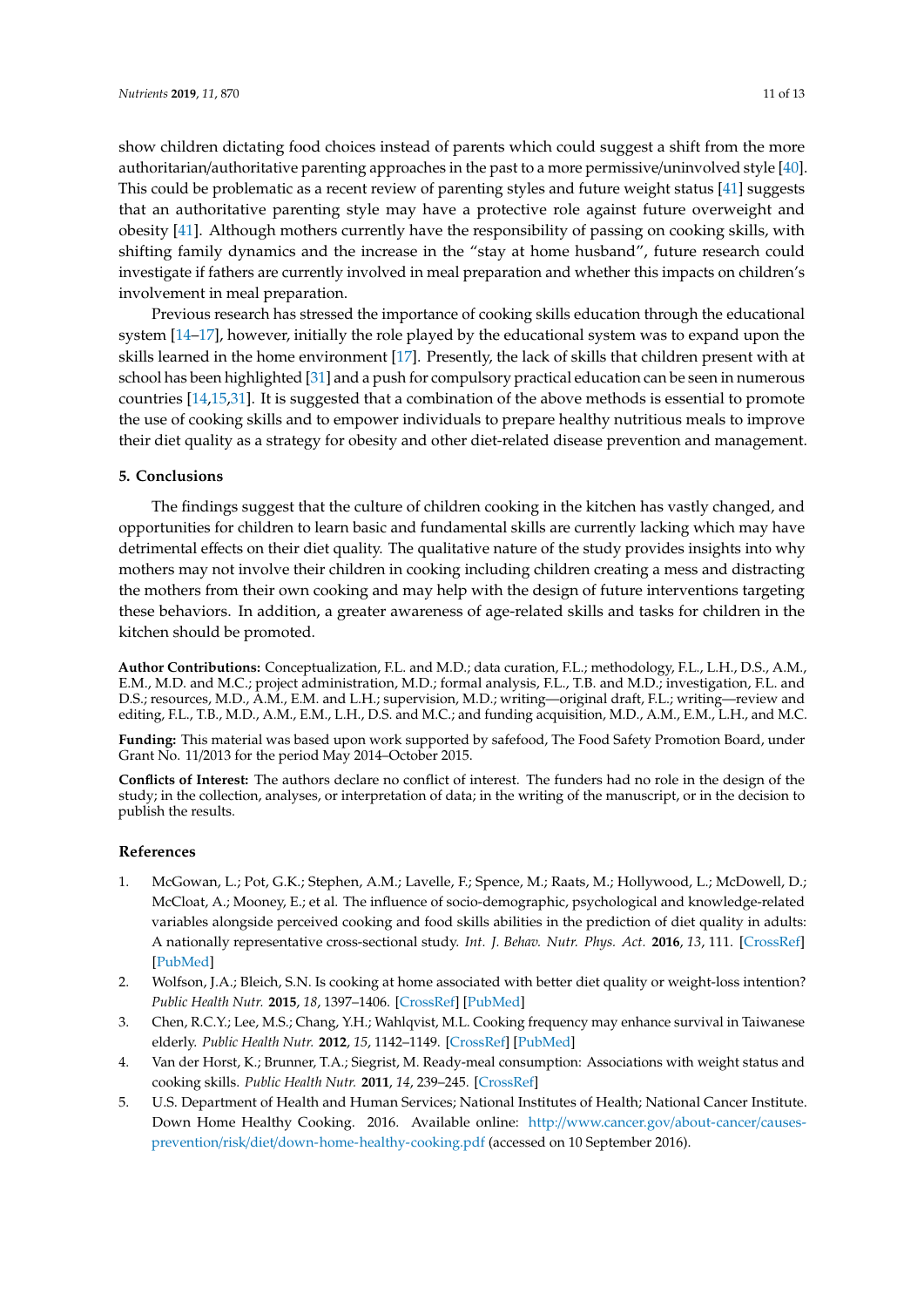- 6. Reicks, M.; Trofholz, A.C.; Stang, J.S.; Laska, M.N. Impact of cooking and home food preparation interventions among adults: Outcomes and implications for future programs. *J. Nutr. Educ. Behav.* **2014**, *46*, 259–276. [\[CrossRef\]](http://dx.doi.org/10.1016/j.jneb.2014.02.001) [\[PubMed\]](http://www.ncbi.nlm.nih.gov/pubmed/24703245)
- <span id="page-12-0"></span>7. Jones, M.; Dailami, N.; Weitkamp, E.; Salmon, D.; Kimberlee, R.; Morley, A.; Orme, J. Food sustainability education as a route to healthier eating: Evaluation of a multi-component school programme in English primary schools. *Health Educ. Res.* **2012**, *27*, 448–458. [\[CrossRef\]](http://dx.doi.org/10.1093/her/cys016)
- <span id="page-12-1"></span>8. Davis, J.N.; Ventura, E.E.; Cook, L.T.; Gyllenhammer, L.E.; Gatto, N.M. LA Sprouts: A gardening, nutrition, and cooking intervention for Latino youth improves diet and reduces obesity. *J. Am. Diet. Assoc.* **2011**, *111*, 1224–1230. [\[CrossRef\]](http://dx.doi.org/10.1016/j.jada.2011.05.009)
- 9. Morgan, P.J.; Collins, C.E.; Plotnikoff, R.C.; Callister, R.; Burrows, T.; Fletcher, R.; Okely, A.D.; Young, M.D.; Miller, A.; Lloyd, A.B.; et al. The 'Healthy Dads, Healthy Kids' community randomized controlled trial: A community-based healthy lifestyle program for fathers and their children. *Prev. Med.* **2014**, *61*, 90–99. [\[CrossRef\]](http://dx.doi.org/10.1016/j.ypmed.2013.12.019)
- <span id="page-12-2"></span>10. Isoldi, K.K.; Calderon, O.; Dolar, V. Cooking up energy: Response to a youth-focused afterschool cooking and nutrition education program. *Top. Clin. Nutr.* **2014**, *29*, 123–131. [\[CrossRef\]](http://dx.doi.org/10.1097/01.TIN.0000445896.52276.0e)
- <span id="page-12-3"></span>11. World Health Organisation. Report of the Commission on Ending Childhood Obesity. 2016. Available online: http://apps.who.int/iris/bitstream/10665/204176/1/[9789241510066\\_eng.pdf?ua](http://apps.who.int/iris/bitstream/10665/204176/1/9789241510066_eng.pdf?ua=1&ua=1)=1&ua=1 (accessed on 24 May 2017).
- <span id="page-12-4"></span>12. Nelson, S.A.; Corbin, M.A.; Nickols-Richardson, S.M. A call for culinary skills education in childhood obesity-prevention interventions: Current status and peer influences. *J. Acad. Nutr. Diet.* **2013**, *113*, 1031–1036. [\[CrossRef\]](http://dx.doi.org/10.1016/j.jand.2013.05.002)
- <span id="page-12-5"></span>13. Larson, N.I.; Perry, C.L.; Story, M.; Neumark-Sztainer, D. Food preparation by young adults is associated with better diet quality. *J. Am. Diet. Assoc.* **2006**, *106*, 2001–2007. [\[CrossRef\]](http://dx.doi.org/10.1016/j.jada.2006.09.008) [\[PubMed\]](http://www.ncbi.nlm.nih.gov/pubmed/17126631)
- <span id="page-12-6"></span>14. Lavelle, F.; Spence, M.; Hollywood, L.; McGowan, L.; Surgenor, D.; McCloat, A.; Mooney, E.; Caraher, M.; Raats, M.; Dean, M. Learning cooking skills at different ages: A cross-sectional study. *Int. J. Behav. Nutr. Phys. Act.* **2016**, *13*, 119. [\[CrossRef\]](http://dx.doi.org/10.1186/s12966-016-0446-y) [\[PubMed\]](http://www.ncbi.nlm.nih.gov/pubmed/27842556)
- <span id="page-12-15"></span>15. Wolfson, J.A.; Frattaroli, S.; Bleich, S.N.; Smith, K.C.; Teret, S.P. Perspectives on learning to cook and public support for cooking education policies in the United States: A mixed methods study. *Appetite* **2017**, *108*, 226–237. [\[CrossRef\]](http://dx.doi.org/10.1016/j.appet.2016.10.004) [\[PubMed\]](http://www.ncbi.nlm.nih.gov/pubmed/27720707)
- 16. Hartmann, C.; Dohle, S.; Siegrist, M. Importance of cooking skills for balanced food choices. *Appetite* **2013**, *65*, 125–131. [\[CrossRef\]](http://dx.doi.org/10.1016/j.appet.2013.01.016) [\[PubMed\]](http://www.ncbi.nlm.nih.gov/pubmed/23402717)
- <span id="page-12-7"></span>17. Caraher, M.; Lang, T. Can't cook, won't cook: A review of cooking skills and their relevance to health promotion. *Int. J. Health Promot. Educ.* **1999**, *37*, 89–100. [\[CrossRef\]](http://dx.doi.org/10.1080/14635240.1999.10806104)
- <span id="page-12-8"></span>18. Caraher, M.; Dixon, P.; Lang, T.; Carr-Hill, R. The state of cooking in England: The relationship of cooking skills to food choice. *Br. Food J.* **1999**, *101*, 590–609. [\[CrossRef\]](http://dx.doi.org/10.1108/00070709910288289)
- <span id="page-12-9"></span>19. Golan, M.; Crow, S. Parents are key players in the prevention and treatment of weight-related problems. *Nutr. Rev.* **2004**, *62*, 39–50. [\[CrossRef\]](http://dx.doi.org/10.1111/j.1753-4887.2004.tb00005.x)
- 20. Faith, M.S.; Scanlon, K.S.; Birch, L.L.; Francis, L.A.; Sherry, B. Parent-child feeding strategies and their relationships to child eating and weight status. *Obes. Res.* **2004**, *12*, 1711–1722. [\[CrossRef\]](http://dx.doi.org/10.1038/oby.2004.212)
- <span id="page-12-10"></span>21. Spruijt-Metz, D.; Lindquist, C.H.; Birch, L.L.; Fisher, J.O.; Goran, M.I. Relation between mothers' child-feeding practices and children's adiposity. *Am. J. Clin. Nutr.* **2002**, *75*, 581–586. [\[CrossRef\]](http://dx.doi.org/10.1093/ajcn/75.3.581)
- <span id="page-12-11"></span>22. Lang, T.; Caraher, M. Is there a culinary skills transition? Data and debate from the UK about changes in cooking culture. *J. HEIA* **2001**, *8*, 2–14.
- <span id="page-12-12"></span>23. Lavelle, F.; Hollywood, L.; Caraher, M.; McGowan, L.; Spence, M.; Surgenor, D.; McCloat, A.; Mooney, E.; Raats, M.; Dean, M. Increasing intention to cook from basic ingredients: A randomised controlled study. *Appetite* **2017**, *116*, 502–510. [\[CrossRef\]](http://dx.doi.org/10.1016/j.appet.2017.05.024)
- <span id="page-12-13"></span>24. Krueger, R.A.; Casey, M.A. *Focus Groups: A Practical Guide for Applied Research*; Sage Publications: Thousand Oaks, CA, USA, 2014.
- <span id="page-12-14"></span>25. McGowan, L.; Caraher, M.; Raats, M.; Lavelle, F.; Hollywood, L.; McDowell, D.; Spence, M.; McCloat, A.; Mooney, E.; Dean, M. Domestic cooking and food skills: A review. *Crit. Rev. Food Sci. Nutr.* **2017**, *57*, 2412–2431. [\[CrossRef\]](http://dx.doi.org/10.1080/10408398.2015.1072495) [\[PubMed\]](http://www.ncbi.nlm.nih.gov/pubmed/26618407)